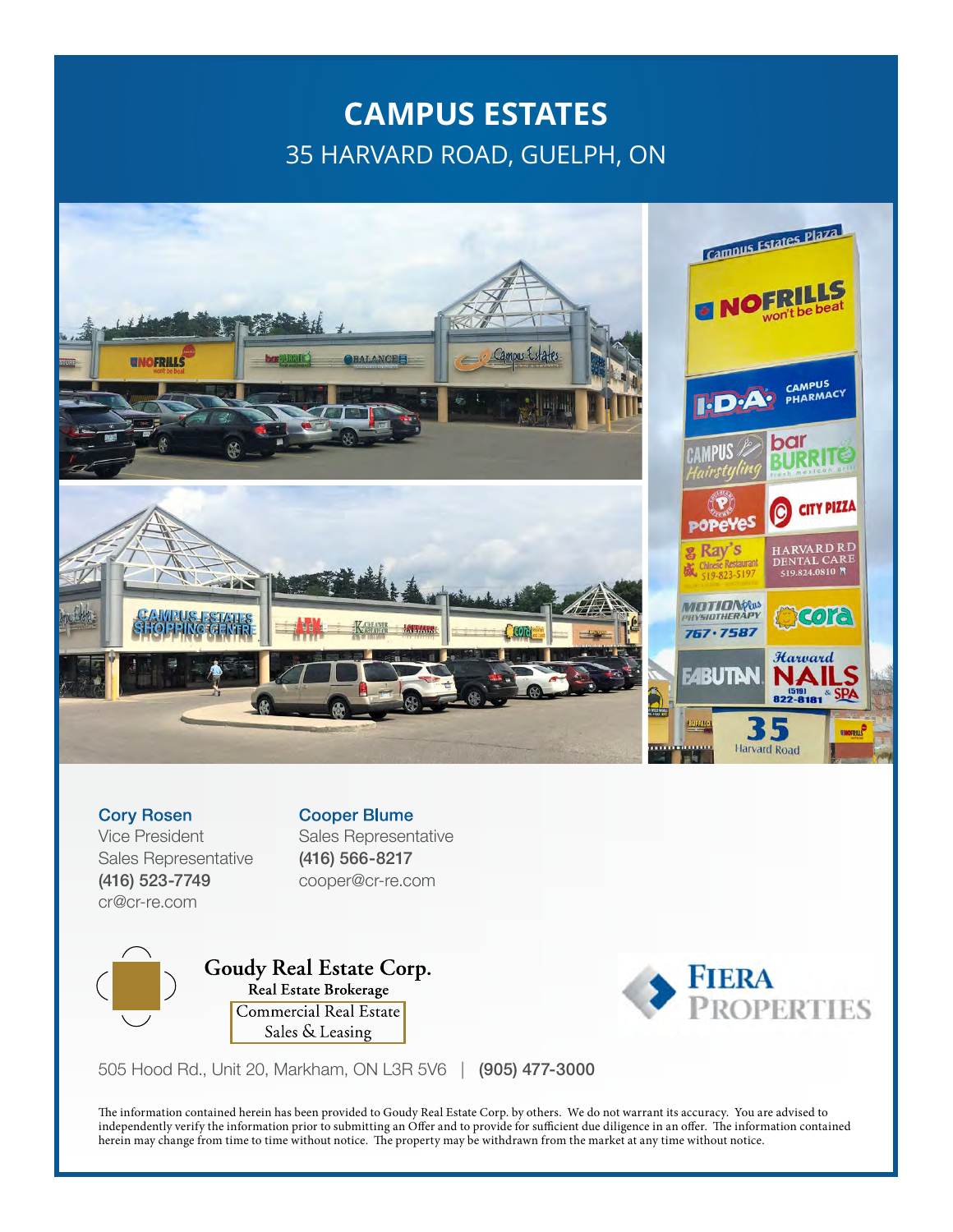# **OVERVIEW CAMPUS ESTATES** 35 HARVARD ROAD, GUELPH, ON



#### **KEY FEATURES & AREA DETAILS:**

- · Very strong grocery anchored shopping centre with ample of parking and excellent access.
- · Major Tenants include No Frills, Cora Breakfast & Lunch, IDA, Popeye's, Osmow's and many other medical, food and service uses.
- · Excellent location in the heart of Guelph.
- · Walking distance to the University of Guelph, Stone Road, the Delta Hotel, Service Ontario (Stone Road Complex), Office/Employment and residential.
- · Service a market with household income levels in excess of \$106,000, far exceeding the national average.
- · Traffic counts on Gordon Street passing the shopping centre are over 26,163 cars / day (which is higher than on Stone Road).

#### **UNIT DETAILS:**

Unit 1: 5,184 SF sq.ft. (Divisible)

Estimated TMI (2022): \$16.14 per sq.ft.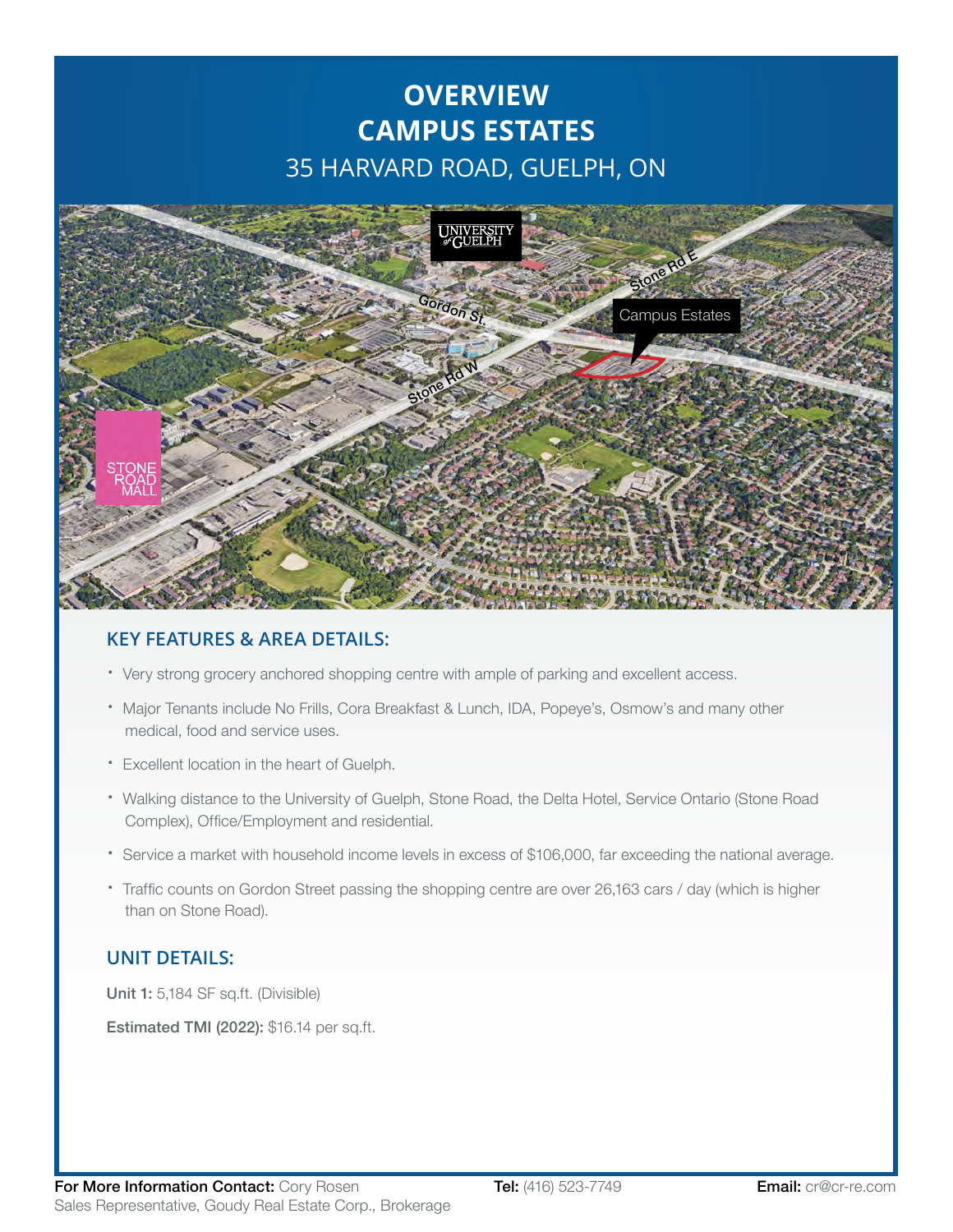## **SITE PLAN CAMPUS ESTATES** 35 HARVARD ROAD, GUELPH, ON



For More Information Contact: Cory Rosen Tel: (416) 523-7749 **Email:** cr@cr-re.com Sales Representative, Goudy Real Estate Corp., Brokerage